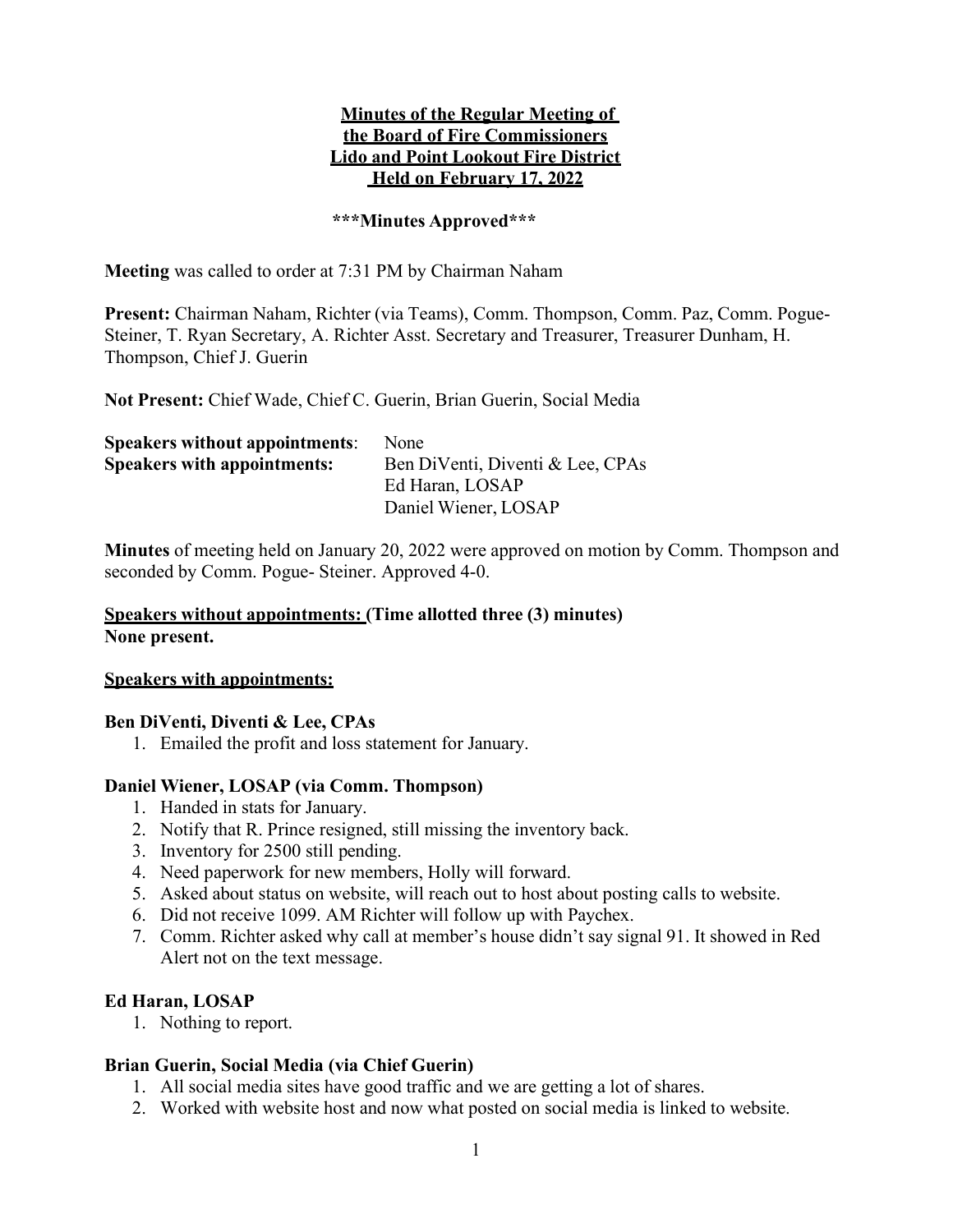## Chiefs Report:

## Chief J. Guerin

- 1. Received quote for 12 new chargers and battery for \$5,626.80, there is also a rebate that the District will need to submit. Motion by Comm. Thompson to purchase items, seconded by Comm. Paz. Approved 4-0.
- 2. Would like to purchase tow hook for 256. Quote from Grainger is \$91.66. Motion by Comm. Naham seconded by Comm. Pogue- Steiner Approved 4-0.
- 3. Would like to purchase hoods, helmets, chief helmet, gloves from SouthShore. Quote for all items is 15,013.00. Motion Comm. Naham seconded by Comm. Pogue- Steiner Approved 4-0. Will give list of members who will receive items to Board.
- 4. Election committee has been formed and election list posted.
- 5. Sunday, March 6 will be the G. Grant Memorial. Board approved to purchase bagels for ceremony.
- 6. Thank you to Board for sworn in new member.
- 7. Drill at Steiner's house was a success. Thank you to Steiner family to allow us to have drill.
- 8. Received universal foam from call with Lawrence-Cedarhurst.
- 9. Working with Steve Angel to finish work on storage room. Will also be working on cleaning out the 20ft container.
- 10. Will be going to Coral House, will send information to Board.
- 11. Will not be running for a second term. Chief Wade and C. Guerin will be running,  $2<sup>nd</sup>$  Asst. is open.

# COMMISSIONERS REPORTS:

## Comm. Naham

- 1. Windows for Lido has been ordered.
- 2. Steve Angel is doing a great job.
- 3. Have not received any no updated from Attorney regarding Lido Firehouse. Will follow up on Monday.

## Comm. Thompson

- 1. At last night meeting gave list of members who need physicals. Will follow up with Companies.
- 2. Fire District Assoc. Training will be in March.
- 3. Handed in LENs report to District Office.
- 4. Will be meeting on Sunday with Comm. Pogue- Steiner, Chief Neubert and J. Haber to review the EMT program since it's been 6 months.
- 5. J. Haber and H. Thompson are working on hiring 3 more EMTs.
- 6. Will be sending Chief Wade and Chief B. Guerin to the FDIC conference on April 24-29 the estimated cost for event with travel and hotel will be about \$5000-\$6000. Motion by Comm. Thompson, seconded by Comm. Naham. Approved 4-0. Will work with H. Thompson to make arrangements.
- 7. All EMTs have completed sexual harassment class.
- 8. Received invoice for Red Alert. The cost for 1 yea January to December is \$9,400. Motion by Comm. Thompson, seconded by Comm. Paz. Approved 4-0.
- 9. Would like all District employees to notify Board of any time off 48 hours before schedule time unless it's an emergency. This will help with back filling open shift. Motion by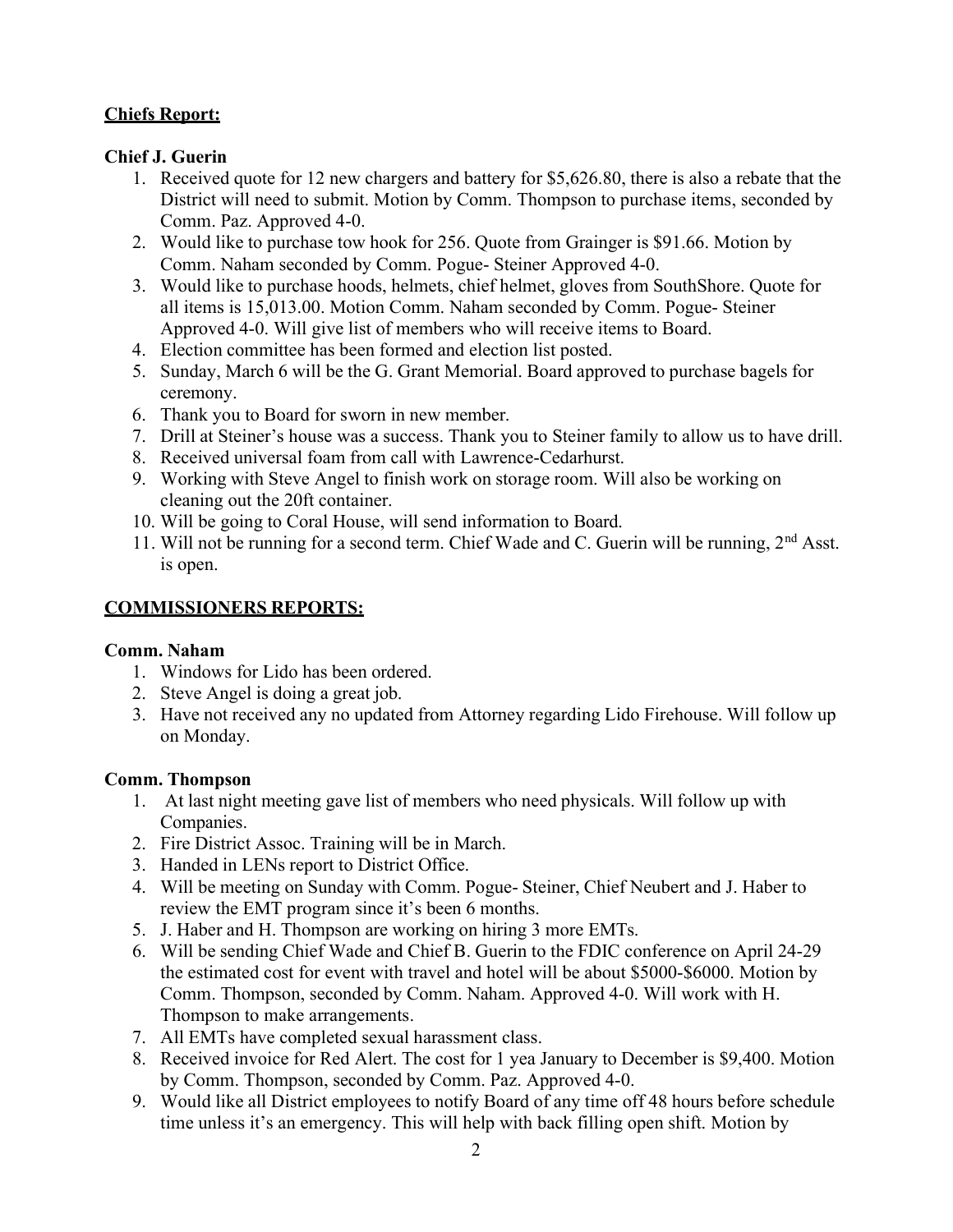Comm. Thompson, seconded by Comm. Naham. Approved 4-0.

## Comm. Richter

- 1. To the Chief, please tell all members the new 256 is gasoline only and can be used by members.
- 2. PL Custom said the chassis for new ambulance is in transit to factory. Should have the vehicle by July.
- 3. Asked Comm. Thompson about the mirror for the current 252.
- 4. Asked Comm. Naham to call electrician about electric at Ye Olde Firehouse Lot.
- 5. 2500 has open recalls, asked Chief to make appointment. Chiefs are responsible for maintenance on cars they drive.
- 6. Spoke to Senator Todd Kaminsky's office asked for \$100,000 for water rescue.
- 7. Asked if Chief Wade is using Chief car to commute to work. Chief Guerin will find out and report back.
- 8. 253 will need an upgrade to lighting package. The quote is from Sagamore for \$8,898.29. Headlights will also need to be changed and Vinnie's Truck & Auto quote is \$2,976.11. Motion by Comm. Pogue- Steiner, seconded by Comm. Paz. Approved 4-0.
- 9. Left message with Dealers regarding new Chief Car. Will follow up.
- 10. Emailed Board draft of changes to By-Laws. Chief will forward to By-Law Committee to review.
- 11. Told Chiefs that inventory must be done ASAP.
- 12. Asked if Board or Chief Office received any more information regarding Adam Garcia. No further information.
- 13. 255 will be going back to Firematic on 2/28.
- 14. Asked if we received LOSAP bill. Per Terri invoice received. Per Board ok to pay in March.
- 15. Asked Comm. Pogue- Steiner and Terri to work on any outstanding checks from 2021.
- 16. Member D. Collins stated that he never received fit test when he got physical, but it was on PO. Checked the PO fit test was not on the invoice. Chief will inform member he can go for fit test and call District office for PO.
- 17. Asked Dan Weiner why LOSAP report is showing 3 point given for December after the Board ok only 2.5 points. The report is rounding the numbers to be able to fit on the page for printing.

## Comm. Pogue- Steiner

- 1. January bank reconciliation was done.
- 2. We should receive the check for Hose Grant any day now.
- 3. We are in the final stages with FEMA for covid reimbursement for about \$128,000. FEMA is asking for paperwork when District was formed.

## Comm. Paz

- 1. Received quote for new ice machine and bin for \$5,537.17. Motion by Comm. Paz, seconded by Comm. Pogue- Steiner. Approved 4-0. The current machine will be donated to Church in Long Beach.
- 2. To fix the floor at HQ from plumbing issue will be \$1,564.98. Motion by Comm. Thompson, seconded by Comm. Naham. Approved 4-0. Asked company for sample of topical to help with the slick floor when wet.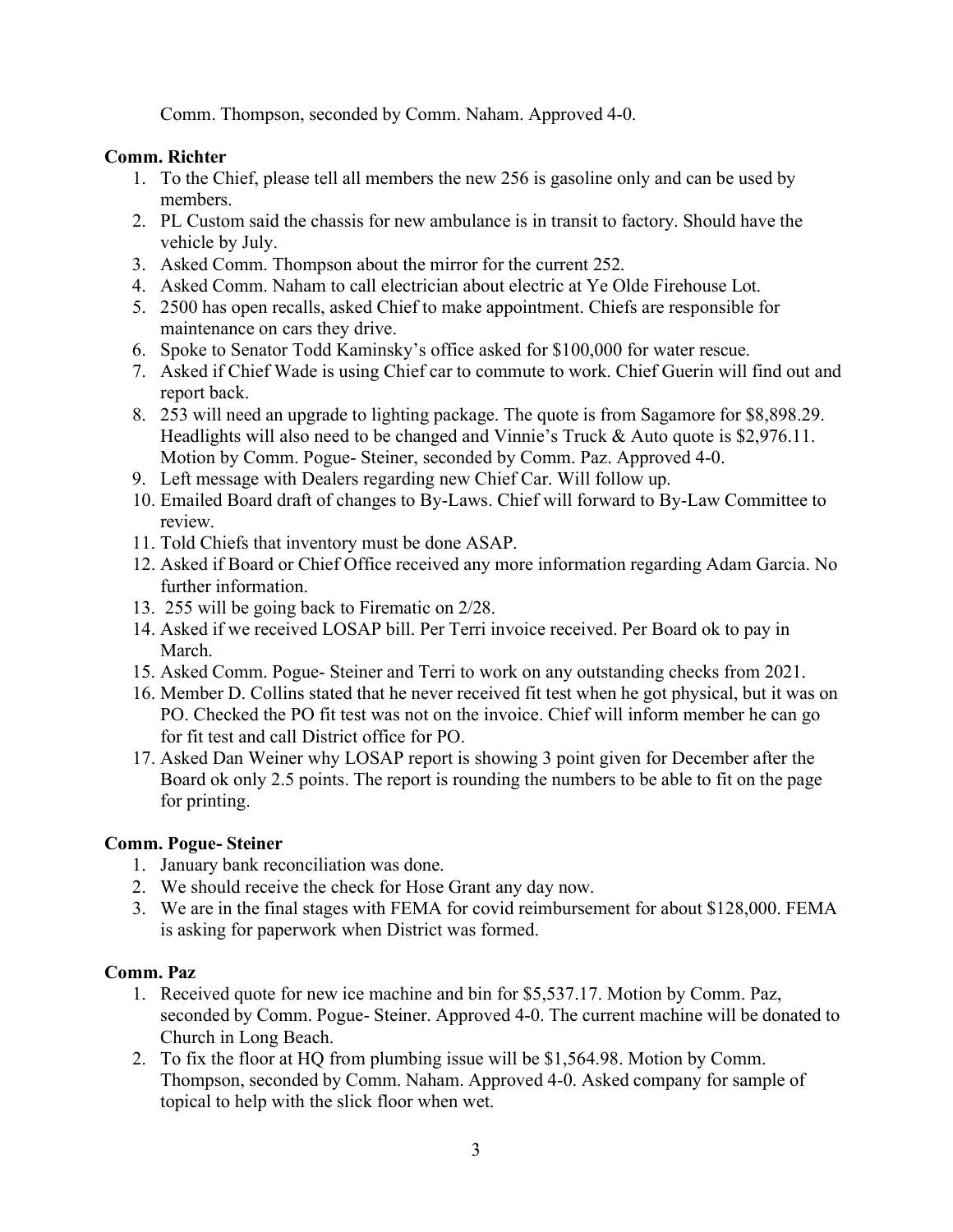## District Secretary Report:

- 1. Asked Comm. Richter about the Lido ambulance phone being changed in June. Sprint is now T-Mobile.
- 2. Had form signed by the Chief for Ben DiVenti. He needs this for the work he is doing for the Department.
- 3. Heard from Paul Grim 43 Regent and Greenway wires were already down when he went there.
- 4. Have not heard from Motorola about a check or credit from 2016.
- 5. Chief Wade has been given amount to be paid to the District for E-Z Pass charges.
- 6. Benchmark has been contacted regarding \$300 they say is still owed them. Andreas said he will check out and send us information as soon as possible.
- 7. AFDSNY Annual Meeting May at Turning Stone Resort, Verona, NY. Comm. Naham will be attending. Tricia Schields is running for Secretary-Treasurer. They are asking for someone to attend to cast our vote for her. Election is Friday, May 6, 2022.
- 8. Updated contract with TOH for gasoline was passed by the Town Board this week. We will hear from them in about a week if they need any additional information.
- 9. Gary said should have probe in about 2 weeks. Mileage must be put in correctly.
- 10. Limited Service Laboratory Registration renewal received. Expires January 24, 2024.
- 11. Chief Neubert has sent in paperwork for Ambulance Service Certificate renewal.
- 12. The Jewish Communal Fund received our paperwork. Donation information is being processed.
- 13. PKF O'Connor has received our letter and will be contacting us soon regarding beginning the 2021 audit.
- 14. Joe McGraw wants to review the log sheets from September 11, 2001. Comm. Thompson will get log sheets down from file room.

## District Treasurer:

- 1. Abstract# 6 dated February 3, 2022 for 15 checks for \$6,099.69. Abstract of bills was presented and approved on motion by Comm. Thompson, seconded by Comm. Pogue-Steiner accepted 4‐0 and notarized by the Secretary. Abstract will be attached to minutes and put on website. Signed and notarized abstract is on file in the District Office.
- 2. Abstract # 8 dated February 17, 2022 for 29 checks for \$28,625.17. Abstract of bills was presented and approved on motion by Comm. Pogue‐ Steiner, seconded by Comm. Paz accepted 4‐0 and notarized by the Secretary. Abstract will be attached to minutes and put on website. Signed and notarized abstract is on file in the District Office.
- 3. After tonight's bills the bank balances are Capital Reserve \$1,719,633.05 and General \$155,945.25.
- 4. Received 1099 from Nassau County for reimbursements done in 2021, spoke to County explaining we are tax exempt and Fire District. Sent new paperwork, this happened since department is all new.
- 5. Received check from Nassau County for \$80,000 for scott packs. Check was deposited on 2/1/22.
- 6. Auto Fuel did not received check from 12/21/21, stop payment issued and new check reissued.